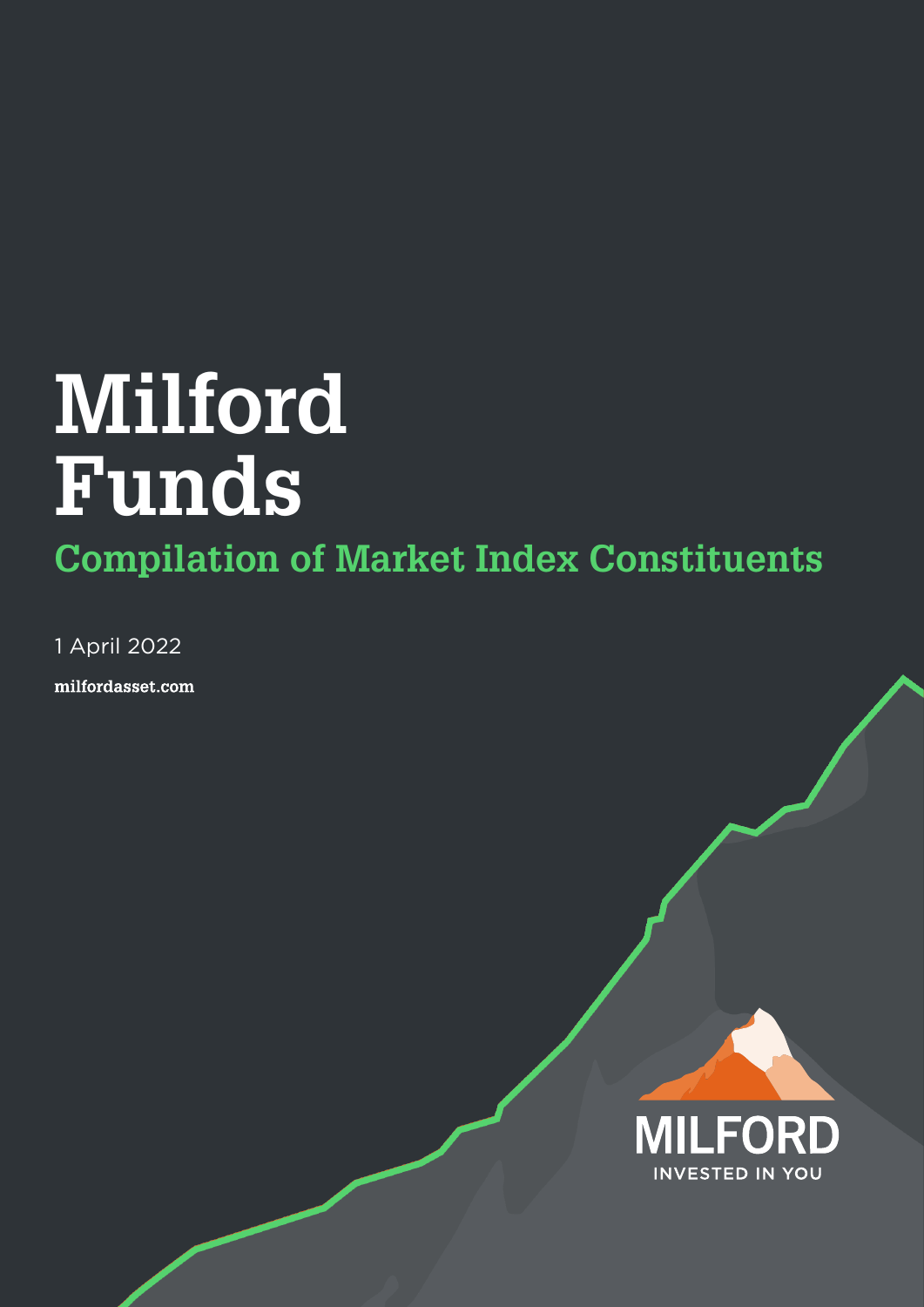### **Introduction**

The market index for each of the following Funds is a composite index calculated using the benchmark asset allocation weighting of the underlying market indices that the Fund invests into.

The weighted average return is calculated by multiplying the benchmark return for each asset class by the specific benchmark asset allocation weights of each Fund. This market index return provides a relative measure of the Fund's performance.

More information on benchmark indices for each of the Funds is contained in the respective schedule of the Statement of Investment Policy and Objectives for the Funds, which is available on the Milford website at www.milfordasset.com/forms-documents.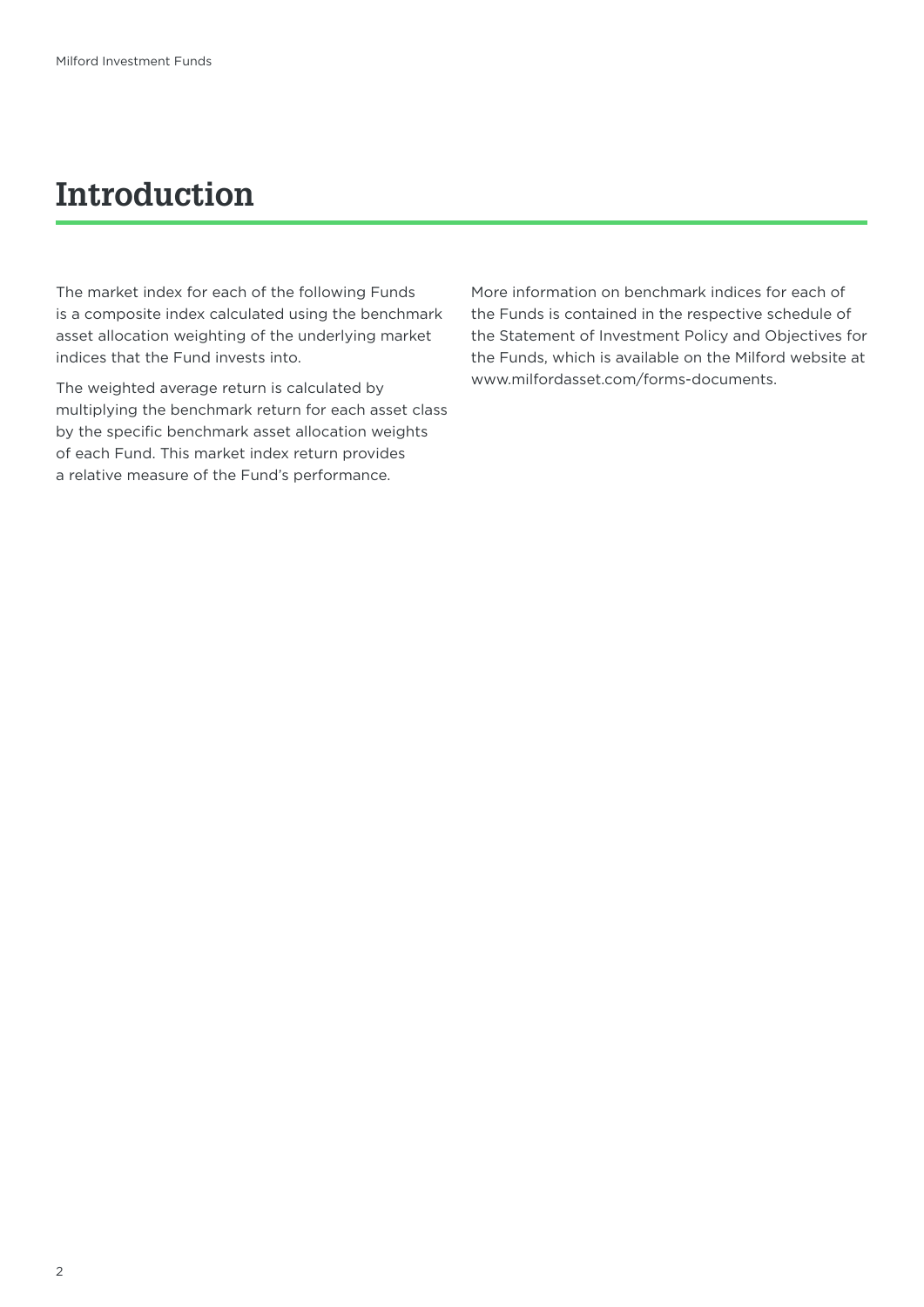### **Milford Conservative Fund**

#### **Relevant market index**

| <b>Asset Class</b>                                                                    | <b>Benchmark Index</b>                                                                                                          | <b>Benchmark</b><br><b>Asset Allocation</b> |
|---------------------------------------------------------------------------------------|---------------------------------------------------------------------------------------------------------------------------------|---------------------------------------------|
| Cash and Cash Equivalents                                                             | S&P/NZX Call Rate Deposit Total Return Index                                                                                    | 5.25%                                       |
| New Zealand Fixed Interest                                                            | S&P/NZX Investment Grade Corporate Bond Total Return Index                                                                      | 22.5%                                       |
|                                                                                       | S&P/ASX Corporate Bond 0+ Total Return Index (100%<br>NZD-hedged)                                                               | 23%                                         |
| International Fixed Interest                                                          | Bloomberg Global Corporate 3-5 Year Total Return Index Value<br>Hedged USD (100% NZD-hedged)                                    | 16.25%                                      |
| <b>International Equities</b>                                                         | 5% x S&P/NZX Call Rate Deposit Total Return Index+<br>95% x MSCL World Index with net dividends reinvested<br>(100% NZD-hedged) | 8%                                          |
| Investment in underlying<br>multi-asset fund via:<br>Milford Income<br>Wholesale Fund | Milford Diversified Income Fund's Market Index*                                                                                 | 25%                                         |

\* Please see this document for further information on the Milford Diversified Income Fund's Market Index. This can also be found at www.milfordasset.com/form-documents.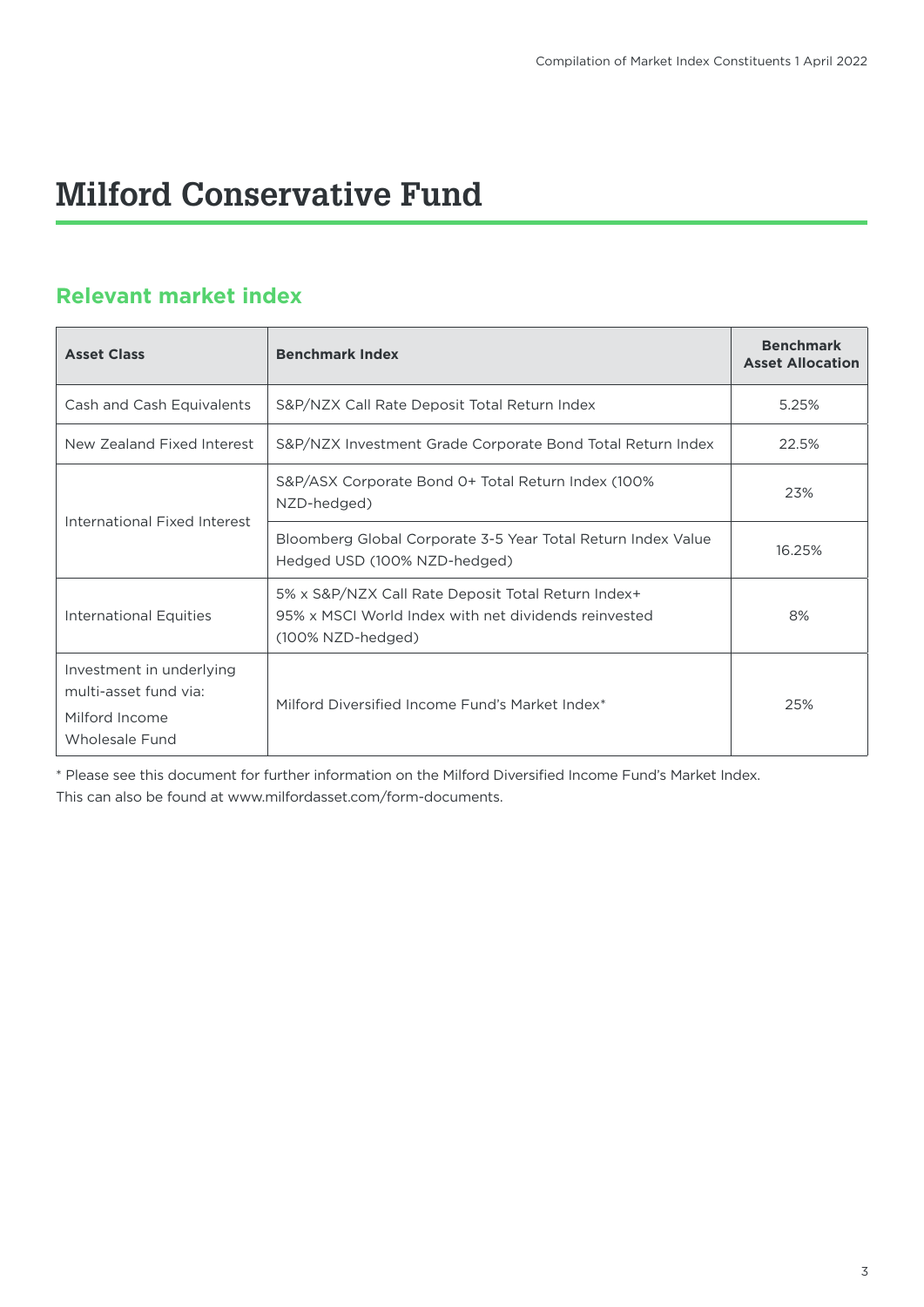### **Milford Diversified Income Fund**

| <b>Asset Class</b>            | <b>Benchmark Index</b>                                                                           | <b>Benchmark</b><br><b>Asset Allocation</b> |
|-------------------------------|--------------------------------------------------------------------------------------------------|---------------------------------------------|
| Cash and Cash Equivalents     | S&P/NZX Call Rate Deposit Total Return Index                                                     | 5%                                          |
| New Zealand Fixed Interest    | S&P/NZX Investment Grade Corporate Bond Total Return Index                                       | 10%                                         |
|                               | S&P/ASX Corporate Bond 0+ Total Return Index<br>(100% NZD-hedged)                                | 10%                                         |
| International Fixed Interest  | ICE BofA 1-5 Year BB US High Yield Total Return Index<br>(100% NZD-hedged)                       | 20%                                         |
|                               | Bloomberg Global Aggregate Corporate 1-5 Year Total Return<br>Index hedged USD (100% NZD-hedged) | 15%                                         |
|                               | S&P/NZX 50 Gross Index with Imputation Credits                                                   | 3%                                          |
| <b>Australasian Equities</b>  | S&P/NZX All Utilities (Sector) Gross Index with<br><b>Imputation Credits</b>                     | 3.5%                                        |
|                               | S&P/ASX 200 Utilities Industry Group GICS Level 2<br>Total Return Index (100% NZD-hedged)        | 5%                                          |
|                               | S&P/ASX 200 Industrials Total Return Index<br>(100% NZD-hedged)                                  | 5%                                          |
| <b>International Equities</b> | S&P Global Infrastructure Net Total Return Index<br>(100% NZD-hedged)                            | 5%                                          |
| <b>Listed Property</b>        | S&P/NZX All Real Estate (Industry Group) Gross Index with<br><b>Imputation Credits</b>           | 3.5%                                        |
|                               | S&P/ASX 200 A-REIT Total Return Index (100% NZD-hedged)                                          | 10%                                         |
|                               | S&P Global REIT AUD-hedged Net Total Return Index<br>(100% NZD-hedged)                           | 5%                                          |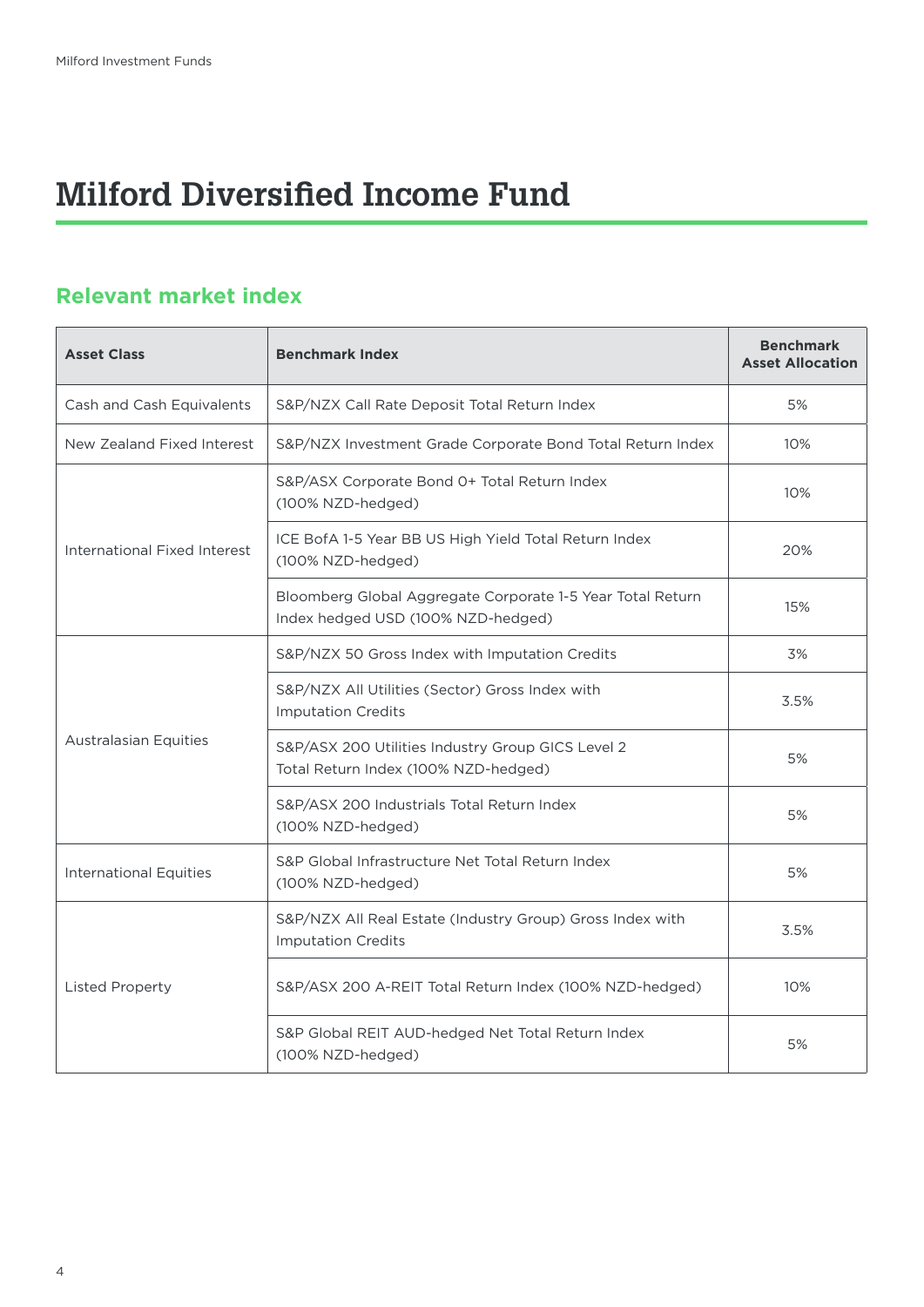### **Milford Balanced Fund**

#### **Relevant market index**

| <b>Asset Class</b>                                                       | <b>Benchmark Index</b>                                                                       | <b>Benchmark</b><br><b>Asset Allocation</b> |
|--------------------------------------------------------------------------|----------------------------------------------------------------------------------------------|---------------------------------------------|
| Cash and Cash Equivalents                                                | S&P/NZX Call Rate Deposit Total Return Index                                                 | 5%                                          |
| New Zealand Fixed Interest                                               | S&P/NZX Investment Grade Corporate Bond Total Return Index                                   | 2%                                          |
| International Fixed Interest                                             | S&P/ASX Corporate Bond 0+ Total Return Index<br>(100% NZD-hedged)                            | 2%                                          |
|                                                                          | Bloomberg Global Corporate 3-5 Year Total Return Index Value<br>Hedged USD (100% NZD-hedged) | 4%                                          |
|                                                                          | S&P/NZX 50 Gross Index with Imputation Credits                                               | 7%                                          |
| <b>Australasian Equities</b>                                             | S&P/ASX 200 Total Return Index (100% NZD-hedged)                                             | 3%                                          |
|                                                                          | S&P/ASX Small Ordinaries Total Return Index<br>(100% NZD-hedged)                             | 4%                                          |
| <b>International Equities</b>                                            | MSCI World Index with net dividends reinvested (50%<br>NZD-hedged)                           | 23%                                         |
| Investment in underlying<br>multi-asset fund via:<br>Milford Diversified | Milford Diversified Income Fund's Market Index*                                              | 40%                                         |
| Income Fund<br><b>Milford Active</b><br>Growth Fund                      | Milford Active Growth Fund's Market Index*                                                   | 10%                                         |

\* Please see this document for further information on the Milford Diversified Income Fund's Market Index and the Milford Active Growth Fund's Market Index. This can also be found at www.milfordasset.com/forms-documents.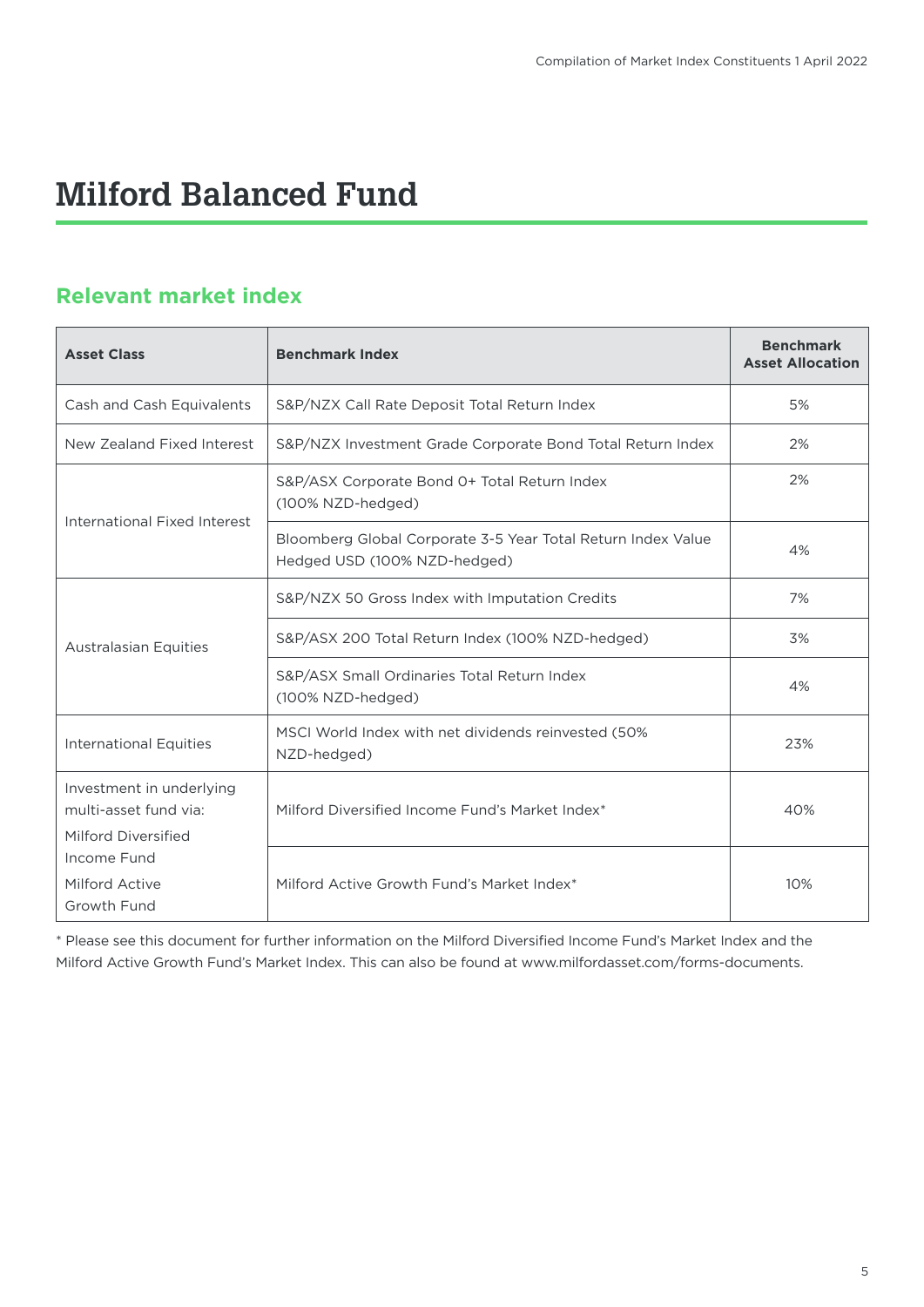### **Milford Active Growth Fund**

| <b>Asset Class</b>           | <b>Benchmark Index</b>                                                                       | <b>Benchmark</b><br><b>Asset Allocation</b> |
|------------------------------|----------------------------------------------------------------------------------------------|---------------------------------------------|
| Cash and Cash Equivalents    | S&P/NZX Call Rate Deposit Total Return Index                                                 | 6%                                          |
| New Zealand Fixed Interest   | S&P/NZX Investment Grade Corporate Bond Total Return Index                                   | 2%                                          |
|                              | S&P/ASX Corporate Bond 0+ Total Return Index<br>(100% NZD-hedged)                            | 4%                                          |
| International Fixed Interest | Bloomberg Global Corporate 3-5 year Total Return Index Value<br>Hedged USD (100% NZD-hedged) | 10%                                         |
|                              | S&P/NZX 50 Gross Index with Imputation Credits                                               | 16%                                         |
| <b>Australasian Equities</b> | S&P/ASX 200 Total Return Index (100% NZD-hedged)                                             | 12%                                         |
|                              | S&P/ASX Small Ordinaries Total Return Index<br>(100% NZD-hedged)                             | 6%                                          |
| International Equities       | MSCL World Index with net dividends reinvested<br>(63% NZD-hedged)                           | 44%                                         |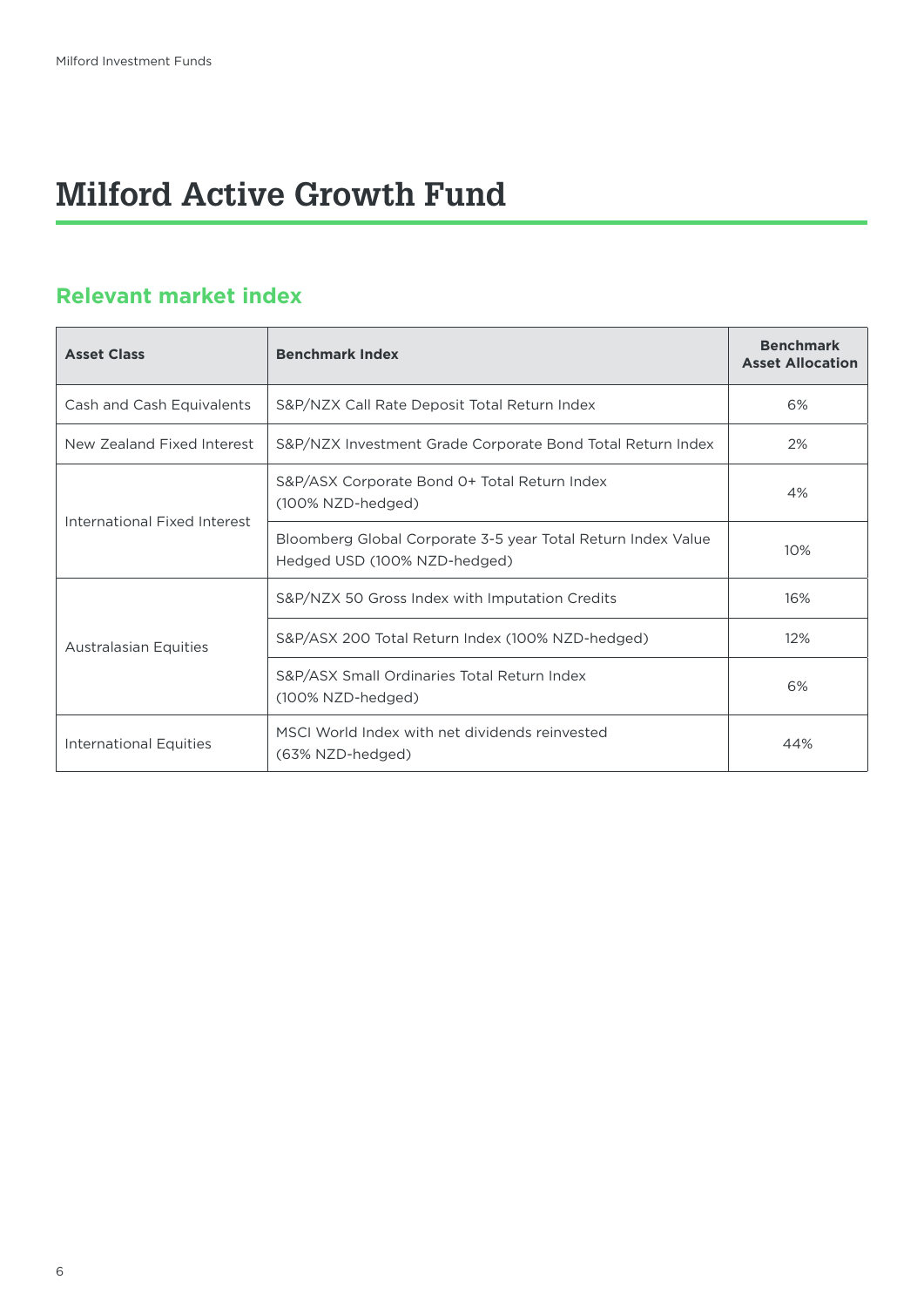### **Milford Australian Absolute Growth Fund**

#### **Relevant market index**

| <b>Asset Class</b>           | <b>Benchmark Index</b>                                              | <b>Benchmark</b><br><b>Asset Allocation</b> |
|------------------------------|---------------------------------------------------------------------|---------------------------------------------|
| Cash and Cash Equivalents    | S&P/NZX Call Rate Deposit Total Return Index                        | 7.5%                                        |
| New Zealand Fixed Interest   | S&P/NZX Investment Grade Corporate Bond Total Return Index          | 10%                                         |
| <b>Australasian Equities</b> | S&P/ASX 200 Total Return Index (100% NZD-hedged)                    | 45%                                         |
|                              | S&P/ASX Small Ordinaries Total Return Index<br>(100% NZD-hedged)    | 27.5%                                       |
|                              | S&P/NZX 50 Gross Index with Imputation Credits                      | 7.5%                                        |
| International Equities       | MSCI World Index with net dividends reinvested<br>(100% NZD-hedged) | 2.5%                                        |

### **Milford Aggressive Fund**

| <b>Asset Class</b>           | <b>Benchmark Index</b>                                             | <b>Benchmark</b><br><b>Asset Allocation</b> |
|------------------------------|--------------------------------------------------------------------|---------------------------------------------|
| Cash and Cash Equivalents    | S&P/NZX Call Rate Deposit Total Return Index                       | 5%                                          |
|                              | S&P/NZX 50 Gross Index with Imputation Credits                     | 5%                                          |
| <b>Australasian Equities</b> | S&P/ASX 200 Total Return Index (100% NZD-hedged)                   | 15%                                         |
|                              | S&P/ASX Small Ordinaries Total Return Index<br>(100% NZD-hedged)   | 5%                                          |
| International Equities       | MSCI World Index with net dividends reinvested<br>(65% NZD-hedged) | 70%                                         |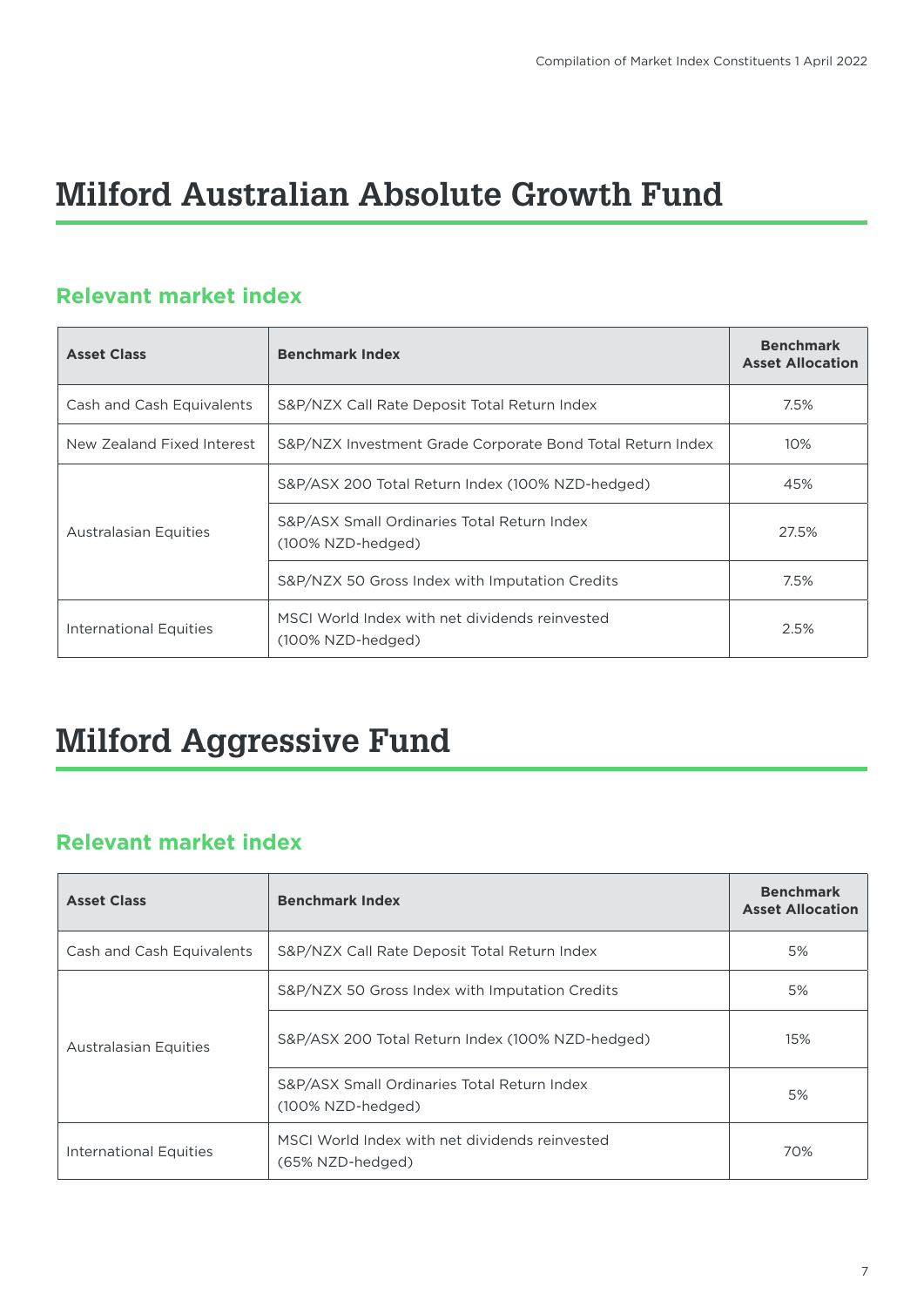### **Milford Cash Fund**

#### **Relevant market index**

| <b>Asset Class</b> | <b>Benchmark Index</b>                                                   | <b>Benchmark</b><br><b>Asset Allocation</b> |
|--------------------|--------------------------------------------------------------------------|---------------------------------------------|
|                    | Cash and Cash Equivalents   S&P/NZX Call Rate Deposit Total Return Index | 100%                                        |

#### **Milford Trans-Tasman Bond Fund**

#### **Relevant market index**

| <b>Asset Class</b>           | <b>Benchmark Index</b>                                            | <b>Benchmark</b><br><b>Asset Allocation</b> |
|------------------------------|-------------------------------------------------------------------|---------------------------------------------|
| New Zealand Fixed Interest   | S&P/NZX Investment Grade Corporate Bond Total Return Index        | 50%                                         |
| International Fixed Interest | S&P/ASX Corporate Bond 0+ Total Return Index<br>(100% NZD-hedged) | 50%                                         |

### **Milford Global Corporate Bond Fund**

| <b>Asset Class</b>           | <b>Benchmark Index</b>                                                                       | <b>Benchmark</b><br><b>Asset Allocation</b> |
|------------------------------|----------------------------------------------------------------------------------------------|---------------------------------------------|
| International Fixed Interest | Bloomberg Global Corporate 3-5 Year Total Return Index Value<br>Hedged USD (100% NZD-hedged) | 100%                                        |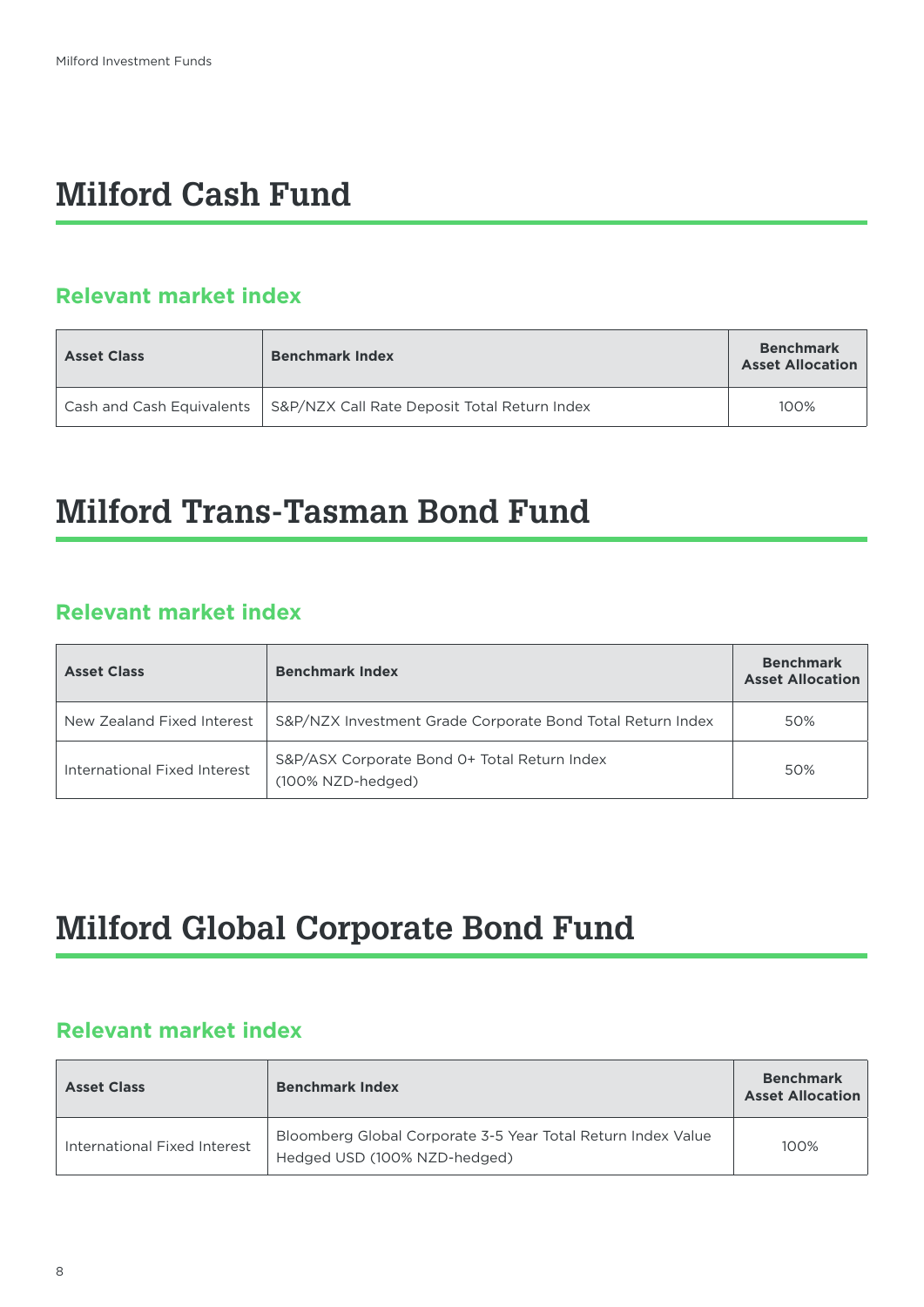### **Milford Global Equity Fund**

#### **Relevant market index**

| <b>Asset Class</b>     | <b>Benchmark Index</b>                                             | <b>Benchmark</b><br><b>Asset Allocation</b> |
|------------------------|--------------------------------------------------------------------|---------------------------------------------|
| International Equities | MSCI World Index with net dividends reinvested<br>(50% NZD-hedged) | 100%                                        |

### **Milford Trans-Tasman Equity Fund**

#### **Relevant market index**

| <b>Asset Class</b>           | <b>Benchmark Index</b>                           | <b>Benchmark</b><br><b>Asset Allocation</b> |
|------------------------------|--------------------------------------------------|---------------------------------------------|
| <b>Australasian Equities</b> | S&P/NZX 50 Gross Index with Imputation Credits   | 50%                                         |
|                              | S&P/ASX 200 Total Return Index (100% NZD-hedged) | 50%                                         |

### **Milford Dynamic Fund**

| <b>Asset Class</b>           | <b>Benchmark Index</b>                                           | <b>Benchmark</b><br><b>Asset Allocation</b> |
|------------------------------|------------------------------------------------------------------|---------------------------------------------|
| <b>Australasian Equities</b> | S&P/ASX Small Ordinaries Total Return Index<br>(100% NZD-hedged) | 100%                                        |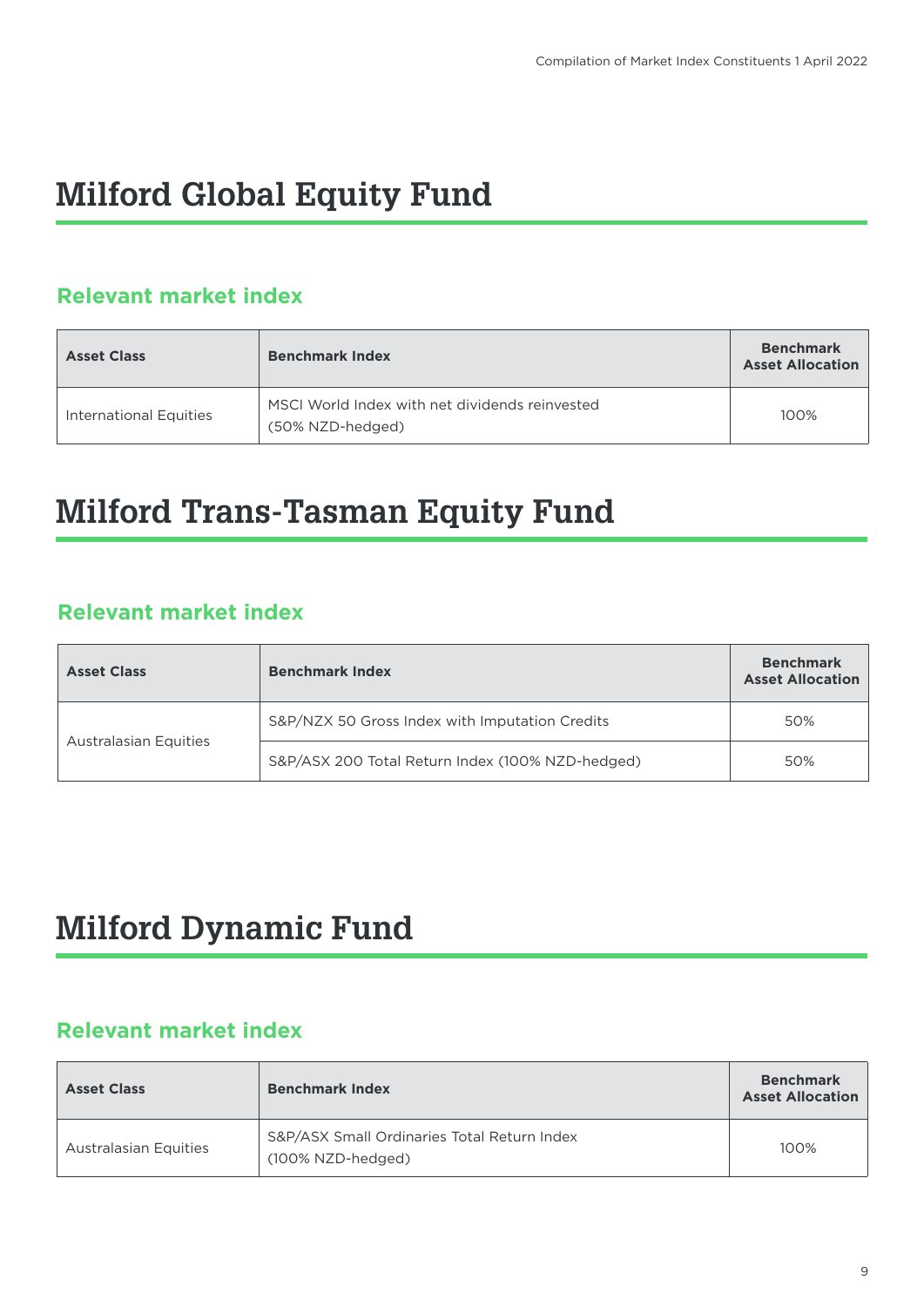### **Milford KiwiSaver Cash Fund**

| <b>Asset Class</b>        | <b>Benchmark Index</b>                       | <b>Benchmark</b><br><b>Asset Allocation</b> |
|---------------------------|----------------------------------------------|---------------------------------------------|
| Cash and Cash Equivalents | S&P/NZX Call Rate Deposit Total Return Index | 100%                                        |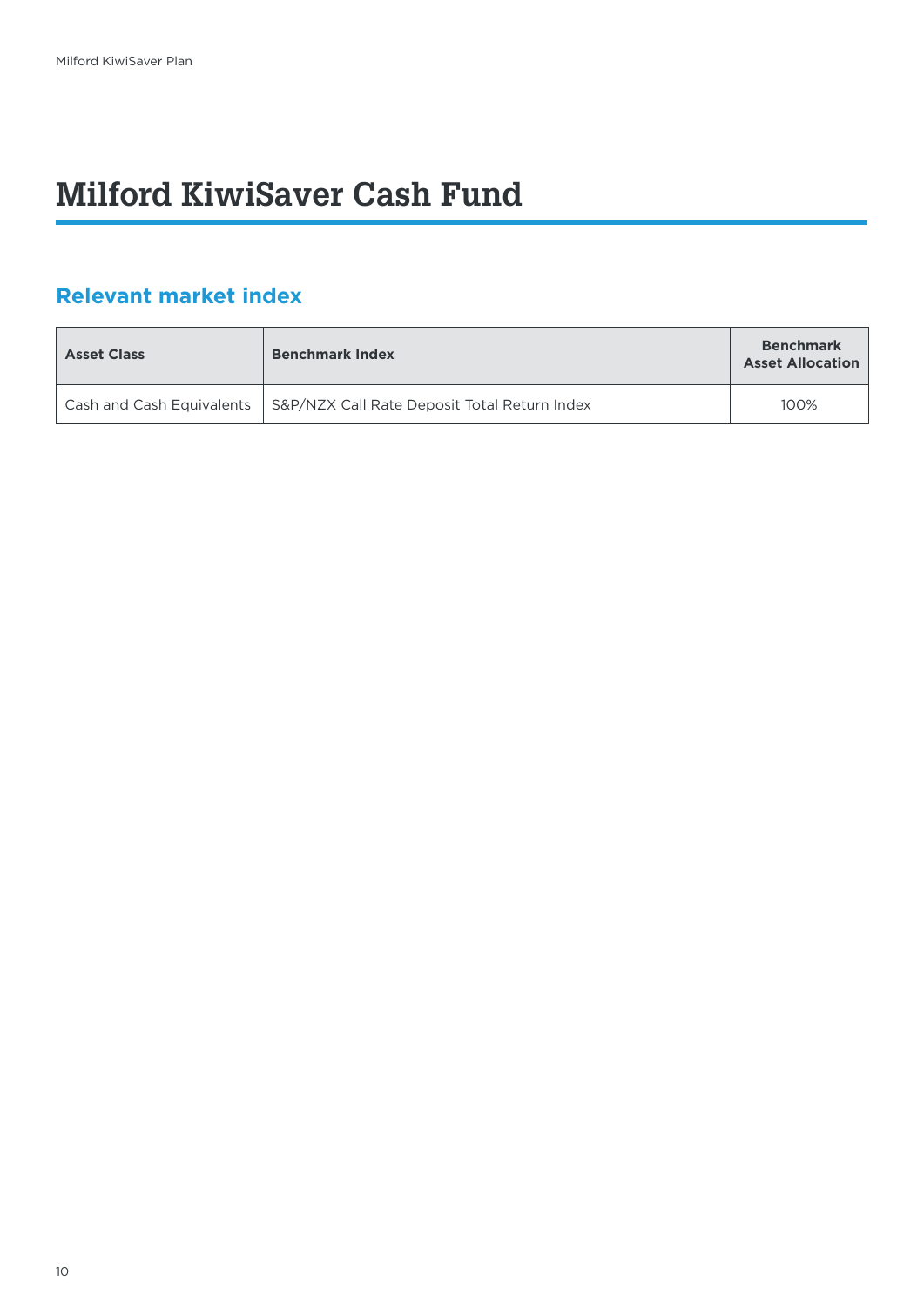### **Milford KiwiSaver Conservative Fund**

#### **Relevant market index**

| <b>Asset Class</b>                                                                    | <b>Benchmark Index</b>                                                                                                           | <b>Benchmark</b><br><b>Asset Allocation</b> |
|---------------------------------------------------------------------------------------|----------------------------------------------------------------------------------------------------------------------------------|---------------------------------------------|
| Cash and Cash Equivalents                                                             | S&P/NZX Call Rate Deposit Total Return Index                                                                                     | 5.25%                                       |
| New Zealand Fixed Interest                                                            | S&P/NZX Investment Grade Corporate Bond Total Return Index                                                                       | 22.5%                                       |
| International Fixed Interest                                                          | S&P/ASX Corporate Bond 0+ Total Return Index<br>(100% NZD-hedged)                                                                | 23%                                         |
|                                                                                       | Bloomberg Global Corporate 3-5 Year Total Return Index Value<br>Hedged USD (100% NZD-hedged)                                     | 16.25%                                      |
| <b>International Equities</b>                                                         | 5% x S&P/NZX Call Rate Deposit Total Return Index +<br>95% x MSCL World Index with net dividends reinvested<br>(100% NZD-hedged) | 8%                                          |
| Investment in underlying<br>multi-asset fund via:<br>Milford Income<br>Wholesale Fund | Milford Diversified Income Fund's Market Index*                                                                                  | 25%                                         |

\* Please see this document for further information on the Milford Diversified Income Fund's Market Index. These can also be found at www.milfordasset.com/forms-documents.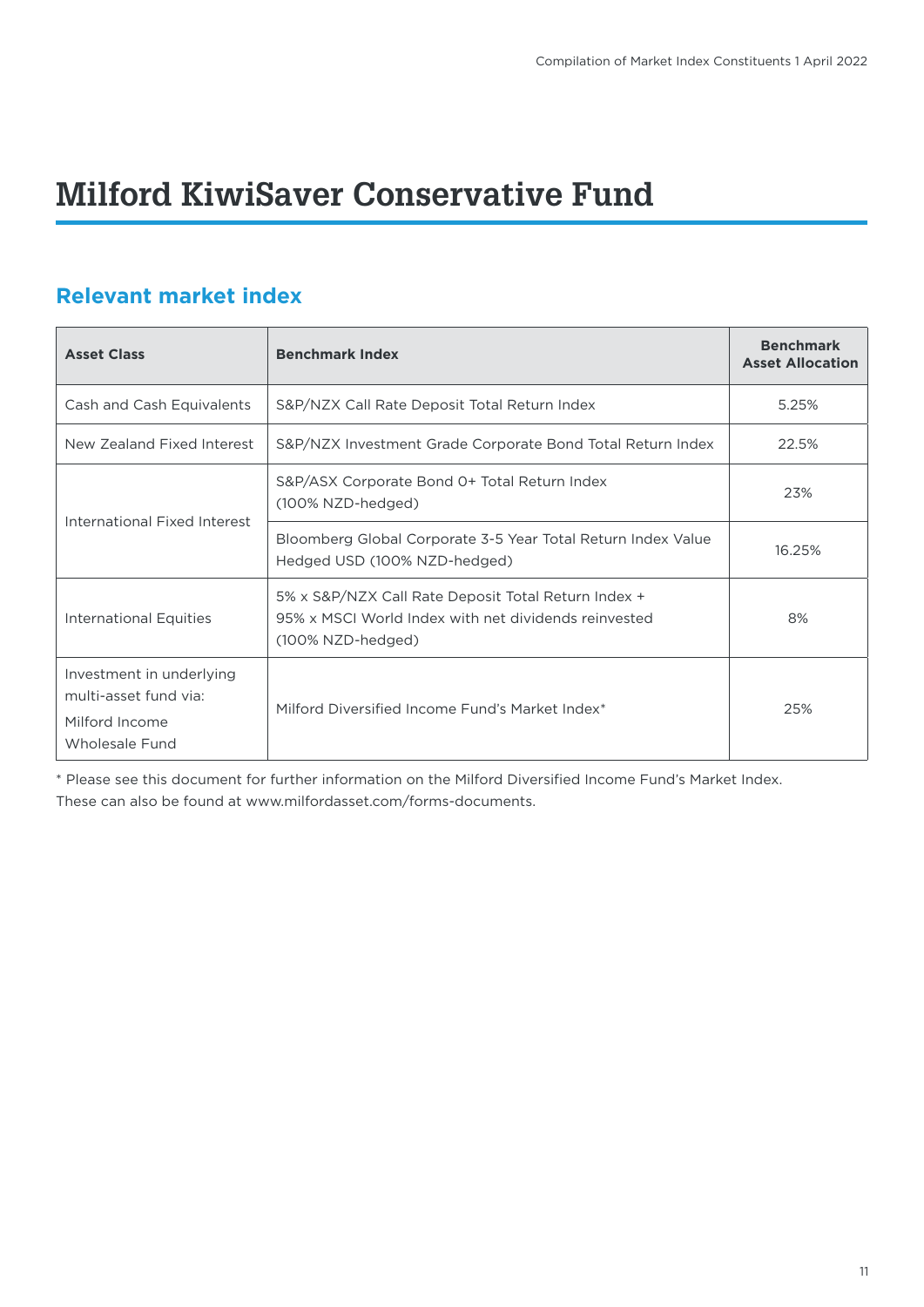### **Milford KiwiSaver Moderate Fund**

#### **Relevant market index**

| <b>Asset Class</b>                                 | <b>Benchmark Index</b>                       | <b>Benchmark</b><br><b>Asset Allocation</b> |
|----------------------------------------------------|----------------------------------------------|---------------------------------------------|
| Cash & Cash Equivalents                            | S&P/NZX Call Rate Deposit Total Return Index | 2%                                          |
| Investment in underlying<br>multi-asset funds via: |                                              |                                             |
| Milford Conservative Fund                          | Milford Conservative Fund's Market Index*    | 49%                                         |
| Milford Balanced Fund                              | Milford Balanced Fund's Market Index*        | 49%                                         |

\* Please see this document for further information on the Milford Conservative Fund's Market Index and the Milford Balanced Fund's Market Index. These can also be found at www.milfordasset.com/forms-documents.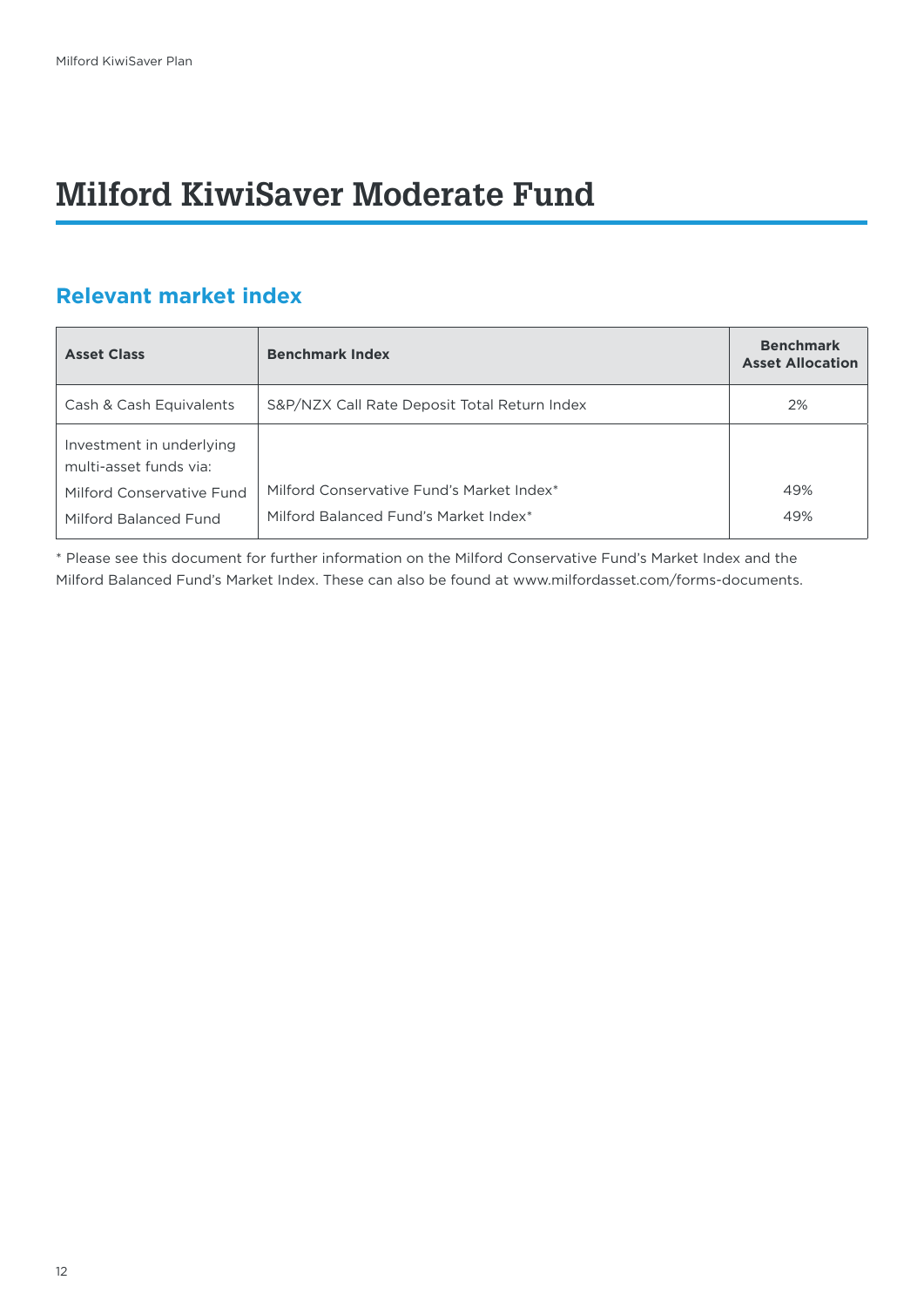### **Milford KiwiSaver Balanced Fund**

#### **Relevant market index**

| <b>Asset Class</b>                                                  | <b>Benchmark Index</b>                                                                       | <b>Benchmark</b><br><b>Asset Allocation</b> |
|---------------------------------------------------------------------|----------------------------------------------------------------------------------------------|---------------------------------------------|
| Cash and Cash Equivalents                                           | S&P/NZX Call Rate Deposit Total Return Index                                                 | 5%                                          |
| New Zealand Fixed Interest                                          | S&P/NZX Investment Grade Corporate Bond Total Return Index                                   | 2%                                          |
| International Fixed Interest                                        | S&P/ASX Corporate Bond 0+ Total Return Index<br>(100% NZD-hedged)                            | 2%                                          |
|                                                                     | Bloomberg Global Corporate 3-5 Year Total Return Index Value<br>Hedged USD (100% NZD-hedged) | 4%                                          |
| <b>Australasian Equities</b>                                        | S&P/NZX 50 Gross Index with Imputation Credits                                               | 7%                                          |
|                                                                     | S&P/ASX 200 Total Return Index (100% NZD-hedged)                                             | 3%                                          |
|                                                                     | S&P/ASX Small Ordinaries Total Return Index<br>(100% NZD-hedged)                             | 4%                                          |
| <b>International Equities</b>                                       | MSCI World Index with net dividends reinvested<br>(50% NZD-hedged)                           | 23%                                         |
| Investment in underlying<br>multi-asset fund via:<br>Milford Income | Milford Diversified Income Fund's Market Index*                                              | 40%                                         |
| <b>Wholesale Fund</b><br>Milford Active<br>Growth Fund              | Milford Active Growth Fund's Market Index*                                                   | 10%                                         |

\* Please see this document for further information on the Milford Diversified Income Fund's Market Index and the Milford Active Growth Fund's Market Index. This can also be found at www.milfordasset.com/forms-documents.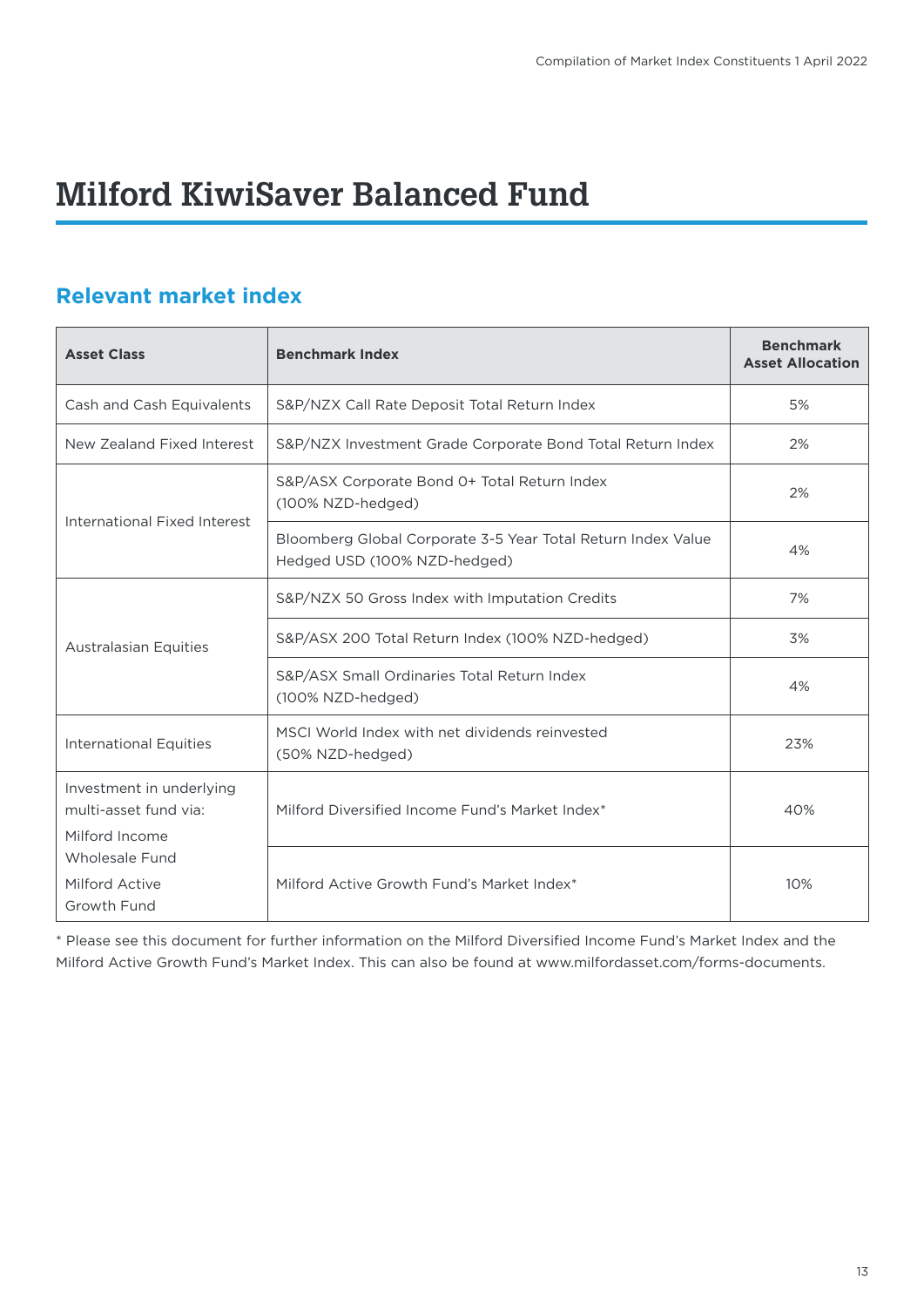### **Milford KiwiSaver Active Growth Fund**

| <b>Asset Class</b>           | <b>Benchmark Index</b>                                                                       | <b>Benchmark</b><br><b>Asset Allocation</b> |
|------------------------------|----------------------------------------------------------------------------------------------|---------------------------------------------|
| Cash and Cash Equivalents    | S&P/NZX Call Rate Deposit Total Return Index                                                 | 6%                                          |
| New Zealand Fixed Interest   | S&P/NZX Investment Grade Corporate Bond Total Return Index                                   | 2%                                          |
| International Fixed Interest | S&P/ASX Corporate Bond 0+ Total Return Index<br>(100% NZD-hedged)                            | 4%                                          |
|                              | Bloomberg Global Corporate 3-5 Year Total Return Index Value<br>Hedged USD (100% NZD-hedged) | 10%                                         |
| <b>Australasian Equities</b> | S&P/NZX 50 Gross Index with Imputation Credits                                               | 16%                                         |
|                              | S&P/ASX 200 Total Return Index (100% NZD-hedged)                                             | 12%                                         |
|                              | S&P/ASX Small Ordinaries Total Return Index<br>(100% NZD-hedged)                             | 6%                                          |
| International Equities       | MSCL World Index with net dividends reinvested<br>(63% NZD-hedged)                           | 44%                                         |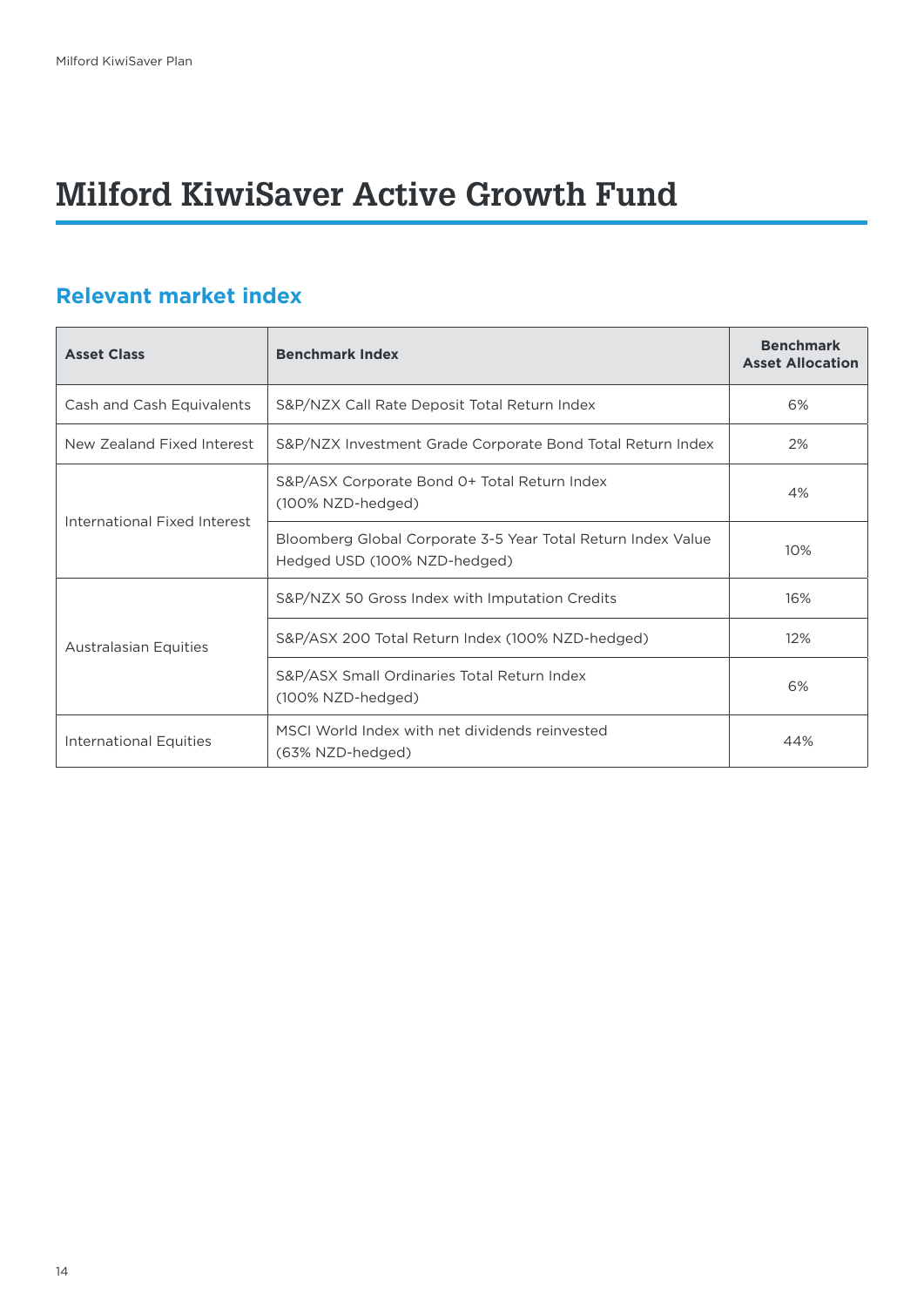### **Milford KiwiSaver Aggressive Fund**

| <b>Asset Class</b>           | <b>Benchmark Index</b>                                             | <b>Benchmark</b><br><b>Asset Allocation</b> |
|------------------------------|--------------------------------------------------------------------|---------------------------------------------|
| Cash and Cash Equivalents    | S&P/NZX Call Rate Deposit Total Return Index                       | 5%                                          |
| <b>Australasian Equities</b> | S&P/NZX 50 Gross Index with Imputation Credits                     | 5%                                          |
|                              | S&P/ASX 200 Total Return Index (100% NZD-hedged)                   | 15%                                         |
|                              | S&P/ASX Small Ordinaries Total Return Index<br>(100% NZD-hedged)   | 5%                                          |
| International Equities       | MSCI World Index with net dividends reinvested<br>(65% NZD-hedged) | 70%                                         |